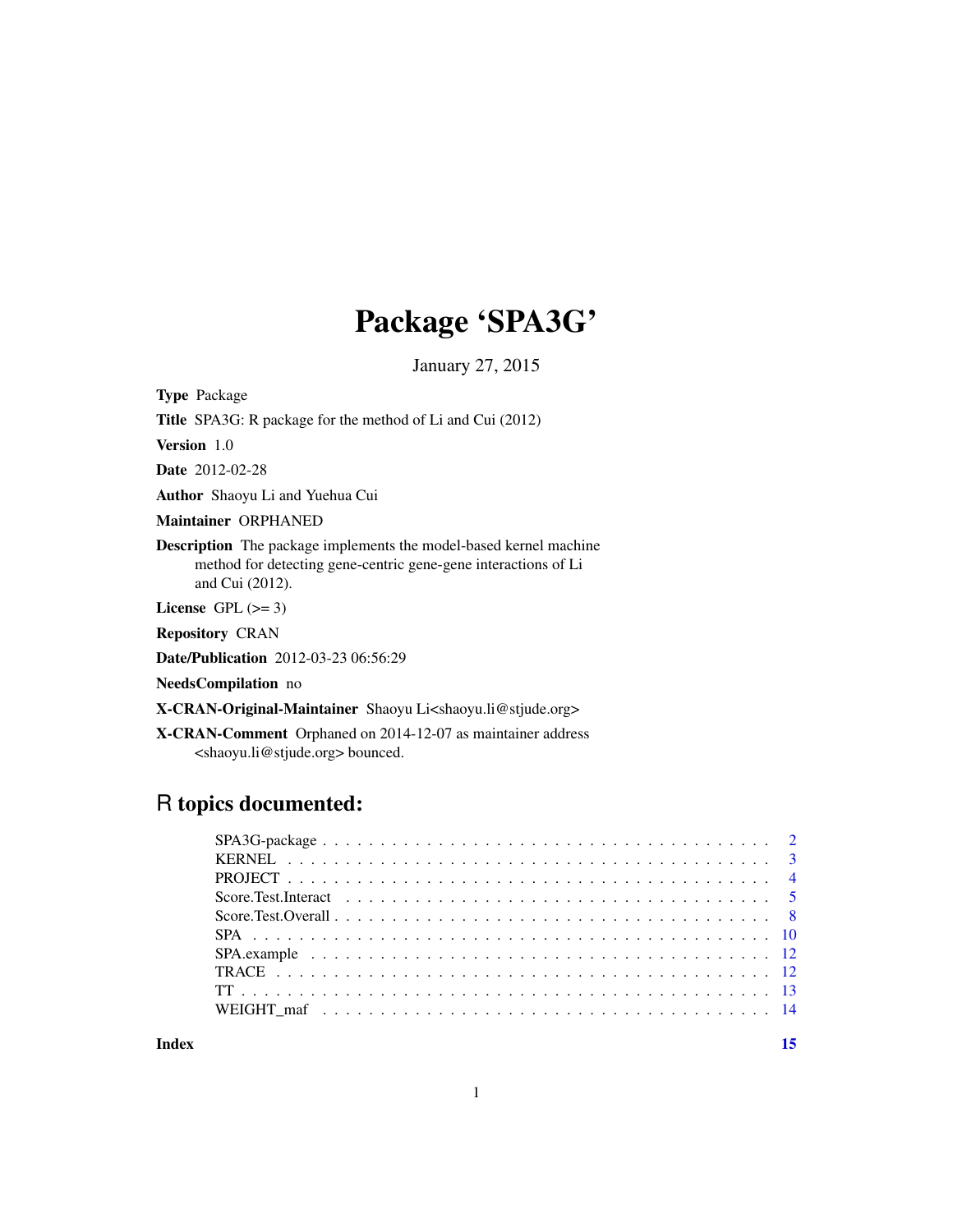<span id="page-1-0"></span>SPA3G-package *SPA3G*

#### Description

The package implements the model-based kernel machine method for detecting gene-centric genegene interactions of Li and Cui (2012).

#### Details

| Package: | SPA3G       |
|----------|-------------|
| Type:    | Package     |
| Version: | 1.0         |
| Date:    | 2012-02-28  |
| License: | $GPI - 3.0$ |

SPA3G conducts statistical test for overall genetic effects of a gene pair and interaction effect between them. The overall test is conducted first and users can decide when to perform an interaction test by setting a cutoff value for the overall test p-value. REML estimates of variance components can also be reported as required by users.

To run SPA, appropriately prepared phenotype and genotype datasets are required. For the format of the input data sets, please run "data(SPA\_example)" after install the package.

#### Author(s)

Shaoyu Li and Yuehua Cui

Shaoyu Li, shaoyu.li@stjude.org\ Yuehua Cui, cui@stt.msu.edu\ Erik Segur, segur@stt.msu.edu

#### References

Li, S and Cui, Y. (2012) Gene-centric gene-gene interaction: a model-based kernel machine method. Annals of Applied Statistics

```
data(SPA.example)
spam.res <- SPA(SPA.example$pheno, SPA.example$geno, g.size=c(1, 3), cutoff=1)
spam.res
```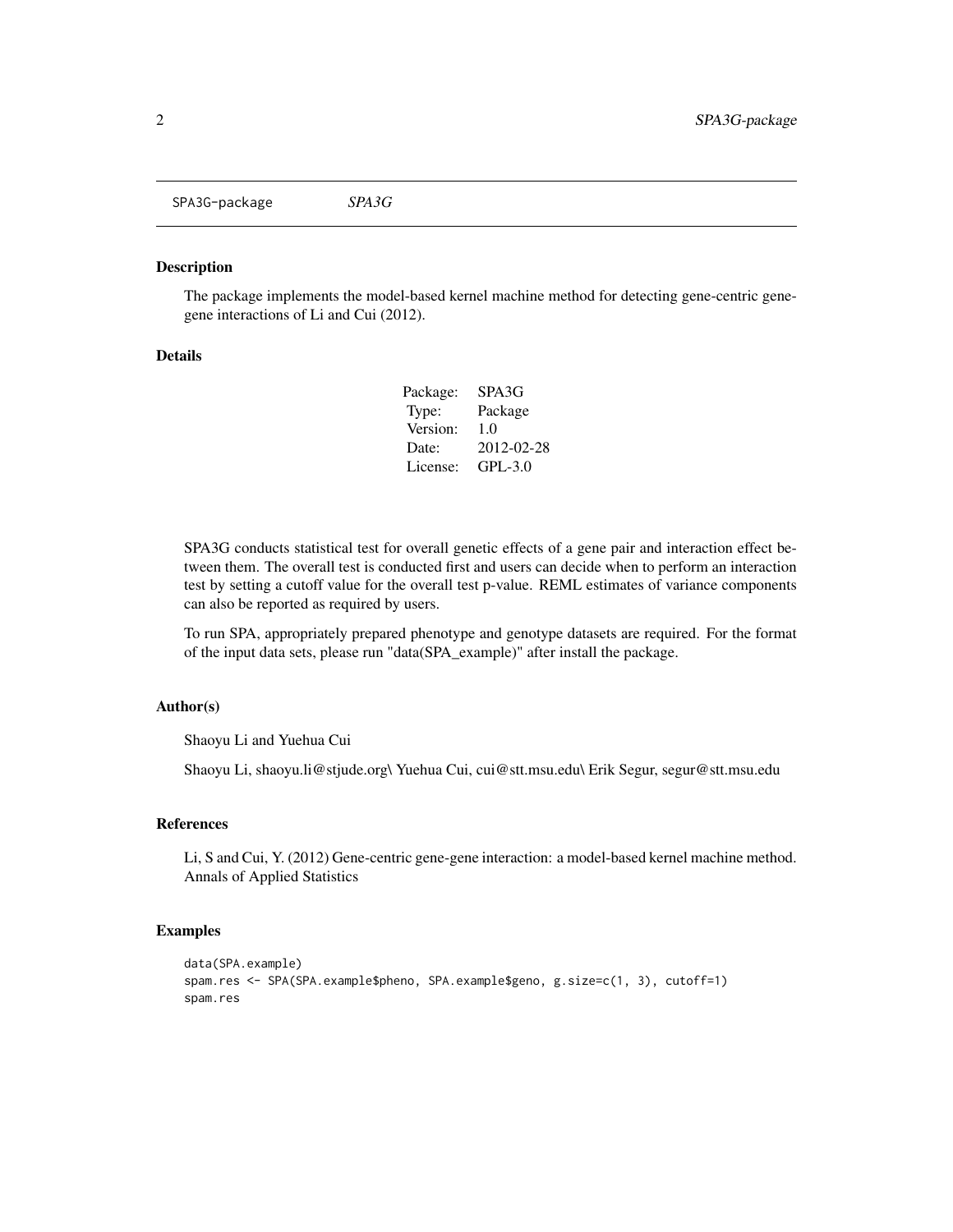<span id="page-2-0"></span>

#### Description

A function for calculating the kernel matrix using genotype data

#### Usage

KERNEL(G, weight)

#### Arguments

| G      | matrix: genotypes of SNP markers in one gene.  |
|--------|------------------------------------------------|
| weight | numerical vector: prior weight for each marker |

#### Value

KERNEL function returns a kernel (similarity) matrix.

```
## The function is currently defined as
function (G, weight)
{
    if (length(dim(G)) == 0) {
        size <- length(G)
        k <- matrix(1, size, size)
        for (i in 1:(size -1)) {
            j \leq - seq(1, i, 1)remain < -G[-j]Ones <- matrix(1, length(remain), 1)
            leading <- Ones * G[i]
            D <- abs(remain - leading)
            AM < - DAM[AM == 0] < -4AM[AM == 2] < -0AM[AM == 1] < -2AM[remain == 1 & leading == 1] \leftarrow 2k[i, (i + 1):size] \leftarrow k[(i + 1):size, i] \leftarrow AM *weight/sum(4 * weight)
        }
    }
    if (length(dim(G)) > 0) {
        size \leftarrow nrow(G)k <- matrix(1, size, size)
        for (i in 1:(size - 1)) {
```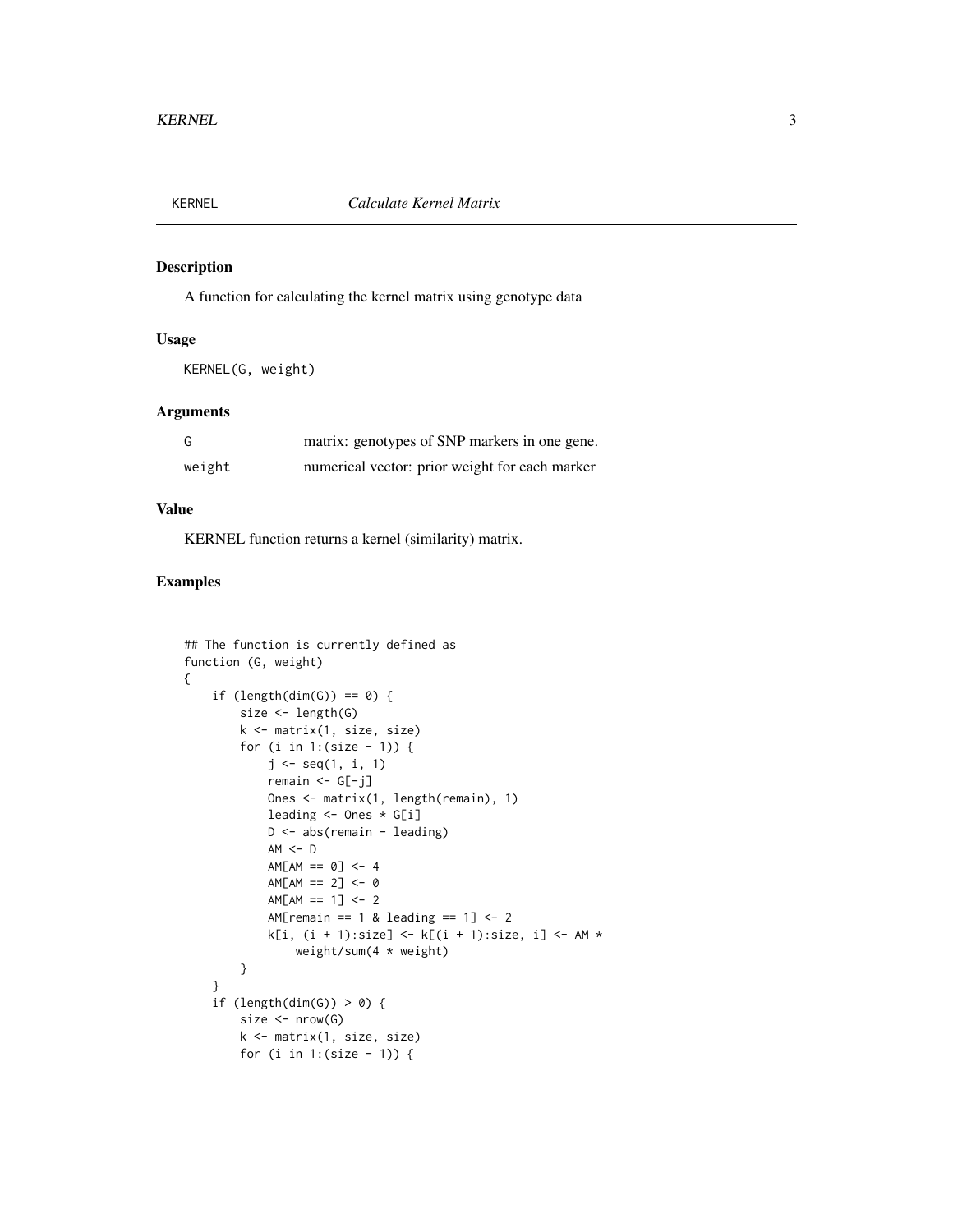```
j \leq - seq(1, i, 1)
            if (i < (size - 1)) {
                remain = as.matrix(G[-j, ])
            }
            if (i == (size - 1)) {
                remain <- t(as.matrix(G[-j, ]))
            }
            Ones <- matrix(1, nrow(remain), 1)
            leading <- Ones %*% G[i, ]
            D <- abs(remain - leading)
            AM <- as.matrix(D)
            AM[AM == 0] < -4AM[AM == 2] < -0AM[AM == 1] < -2AM[remain == 1 & leading == 1] <- 2
            k[i, (i + 1):size] \leftarrow k[(i + 1):size, i] \leftarrow AM %*%
                weight/sum(4 * weight)
        }
    }
    return(k)
}
```
PROJECT *Column-wise Mean Centered*

#### Description

PROJECT returns a columnwise mean-centered matrix of the input matrix.

#### Usage

PROJECT(MM)

#### Arguments

MM matrix

#### Value

An object of the same type of M, but with every element been column mean centered.

```
## The function is currently defined as
function (MM)
{
   PMM <- MM - (matrix(1, n, 1) %*% apply(MM, 2, sum))/n
   return(PMM)
  }
```
<span id="page-3-0"></span>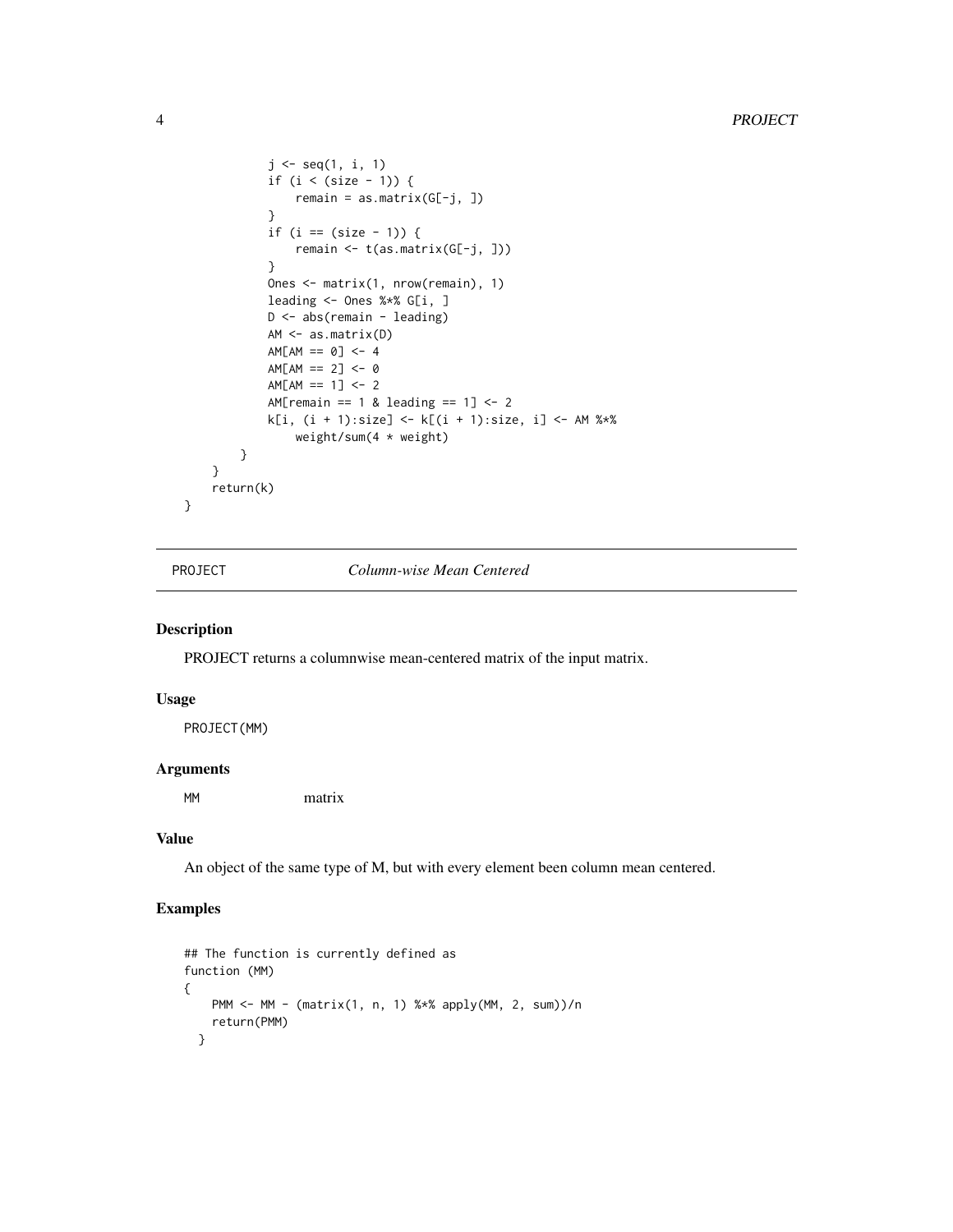<span id="page-4-0"></span>Score.Test.Interact *Implement the gene-centric gene-gene interaction effect test for H0:*

#### Description

Score.Test.Interact returns results of interaction test, including score statistic, p-value, and estimates of variance components.

#### Usage

```
Score.Test.Interact(Y, K1, K2, K3, par, method = "BFGS", test = TRUE)
```
#### Arguments

| Y              | numerical vector: quantitative phenotypes.                                                                                                     |
|----------------|------------------------------------------------------------------------------------------------------------------------------------------------|
| K1             | matrix: kernel matrix of the first gene.                                                                                                       |
| K <sub>2</sub> | matrix: kernel matrix of the second gene.                                                                                                      |
| K3             | matrix: elementwise multiplication of K1 and K2.                                                                                               |
| par            | numerical vector: initial values of varicance components.                                                                                      |
| method         | the method to be used in maximazing REML, the defalt method is "BFGS".<br>Other options are Average Information "AI" and Fisher Scoreing "FS". |
| test           | logical: if TRUE conduct the test.                                                                                                             |

#### Details

The length of the initial values (par) should be the same as the number of variance components you intend to estimate. And the score test can only be implemented under the null model (H0:) which has 3 variance components.

#### Value

| <b>VCs</b>        | REML estimats of variance components                  |  |
|-------------------|-------------------------------------------------------|--|
| Fisher.info       | fisher information matrix                             |  |
| Beta              | ML estimate of the overall mean                       |  |
| restricted.logLik |                                                       |  |
|                   | restricted log-likelihood                             |  |
| Score             | score statistic                                       |  |
| df                | estimated degree of freedom for the scaled chi-square |  |
| scale             | estimated scale parameter for the scaled chi-square   |  |
| p.value           | p-value of the test                                   |  |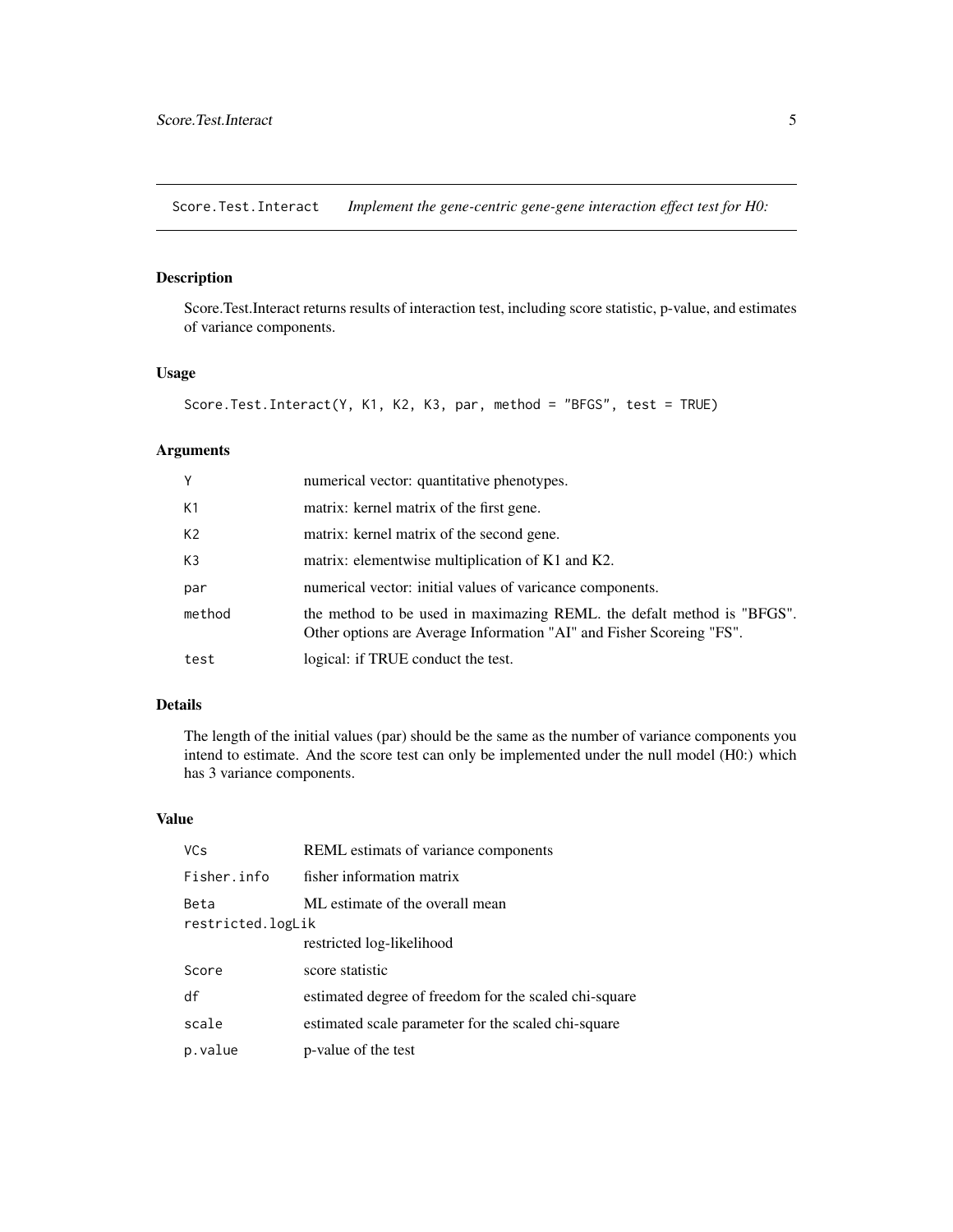#### Examples

{

```
## The function is currently defined as
function (Y, K1, K2, K3, par, method = "BFGS", test = TRUE)
    p <- length(par)
    if (p != 3 & test == TRUE)
        cat("Error: Not matched initial values!")
    theta.new <- par
    theta.old \leq rep(0, p)
    X \leq - matrix(1, n, 1)
    Vs < - array(0, c(n, n, 4))Vs[,, 1] <- diag(1, n)
    Vs[, , 2] <- K1
    Vs[, , 3] <- K2
    Vs[, , 4] < - K3Sigma <-0for (i in 1:p) {
        Sigma <- Sigma + theta.new[i] * Vs[, , i]
    }
    W <- solve(Sigma)
    R <- W - W %*% X %*% solve(t(X) %*% W %*% X) %*% t(X) %*%
        W
    kk <- g.old <- 0
    tt \leftarrow c()
    while (sum(abs(theta.new - theta.old)) > 1e-05 & kk < 100) {
        if (method == "BFGS") \{s <- theta.new - theta.old
            theta.old <- theta.new
            g \leftarrow c()for (i in 1:p) {
                g[i] <- -t(Y) %*% R %*% Vs[, , i] %*% R %*% Y +
                  TT(R, Vs[, , i])
            }
            delta <- g - g.old
            g.old \leftarrow gif (kk == 0 | t(s) %*% delta <= 0) {
                AI <- matrix(0, p, p)
                for (i in 1:p) \{for (j in i:p) {
                    AI[i, j] <- AI[j, i] <- t(Y) %*% R %*% Vs[,
                       , i] %*% R %*% Vs[, , j] %*% R %*% Y
                  }
                }
                H_inv <- solve(AI)
            }
            else {
                rho <- c(1/(t(delta) % <i>k</i>*) )H_inv \leftarrow (diag(1, p) - (s %*) (delta)) * rho) %H_inv %*% (diag(1, p) - rho * delta %*% t(s)) +
                  rho * s % * t(s)
```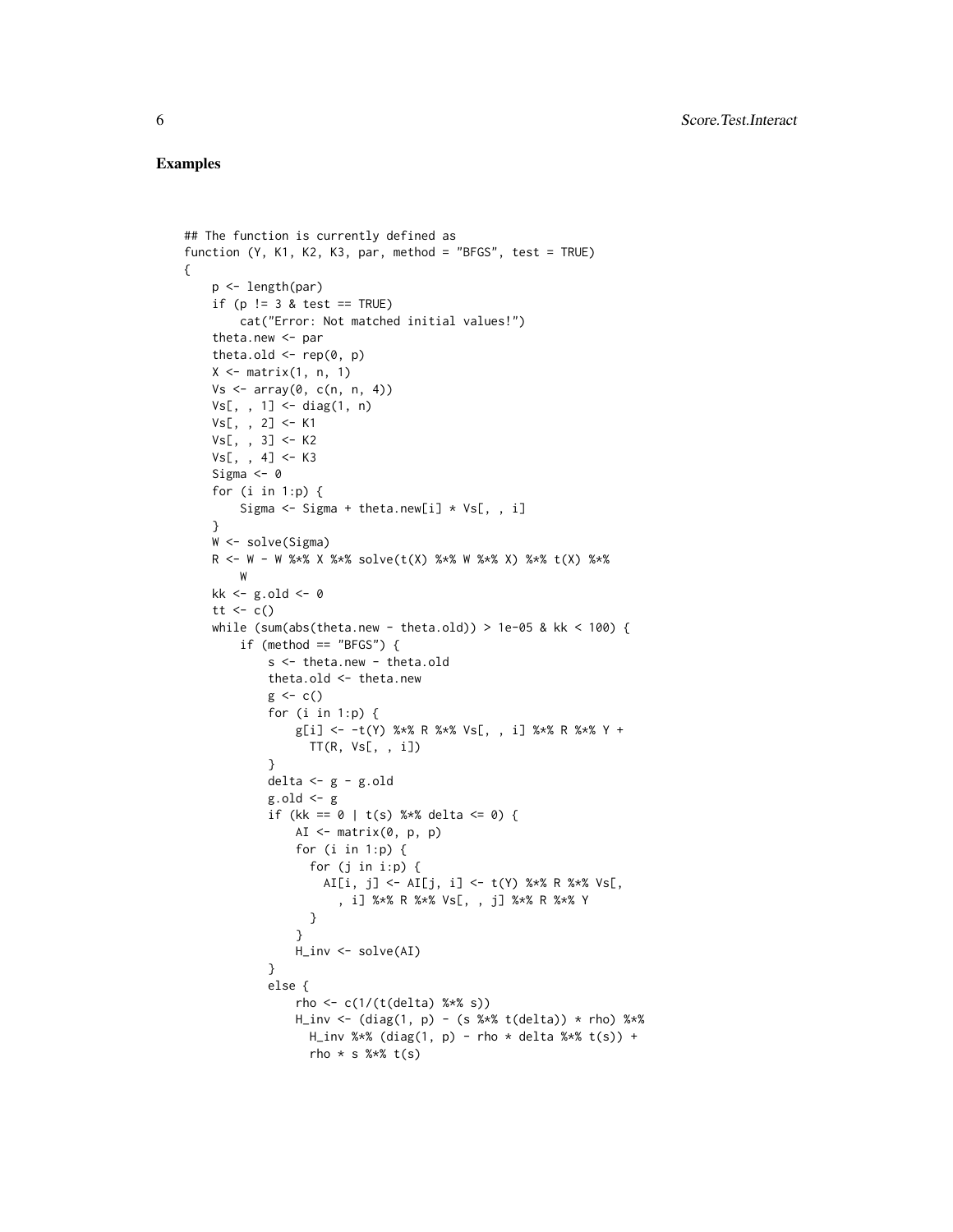```
}
   }
    if (method == "AI") {
        theta.old <- theta.new
        g \leftarrow c()for (i in 1:p) {
            g[i] <- t(Y) %*% R %*% Vs[, , i] %*% R %*% Y -
              TT(R, Vs[, , i])
        }
        H <- matrix(0, p, p)
        for (i in 1:p) {
            for (j in i:p) {
              H[i, j] <- H[j, i] <- -t(Y) %*% R %*% Vs[,
                , i] %*% R %*% Vs[, , j] %*% R %*% Y
            }
        }
        H_inv <- solve(H)
    }
    if (method == "FS") {
        theta.old <- theta.new
        g \leftarrow c()for (i in 1:p) {
            g[i] <- t(Y) %*% R %*% Vs[, , i] %*% R %*% Y -
              TT(R, Vs[, , i])
        }
        H \leq - matrix(0, p, p)
        for (i in 1:p) {
            AA <- R %*% Vs[, , i]
            for (j in i:p) {
             BB <- R %*% Vs[, , j]
              H[i, j] <- H[j, i] <- -TRACE(AA %*% BB)
            }
        }
        H_inv <- solve(H)
    }
    theta.new <- theta.old - H_inv %*% (g)
    alpha <-0.5while (length(which(theta.new < 0)) > 0 & alpha > 1e-08) {
        theta.new \le theta.old - alpha * H_inv %*% (g)
        alpha <- alpha/2
    }
    theta.new[which(theta.new < 0)] <- 0
    Sigma.new <- 0
    for (i in 1:p) {
        Sigma.new <- Sigma.new + theta.new[i] * Vs[, , i]
    }
    W.new <- solve(Sigma.new)
    R <- W.new - W.new %*% X %*% solve(t(X) %*% W.new %*%
        X) %*% t(X) %*% W.new
   kk <- kk + 1
}
a1 <- R %*% Vs[, , 1]
a2 <- R %*% Vs[, , 2]
```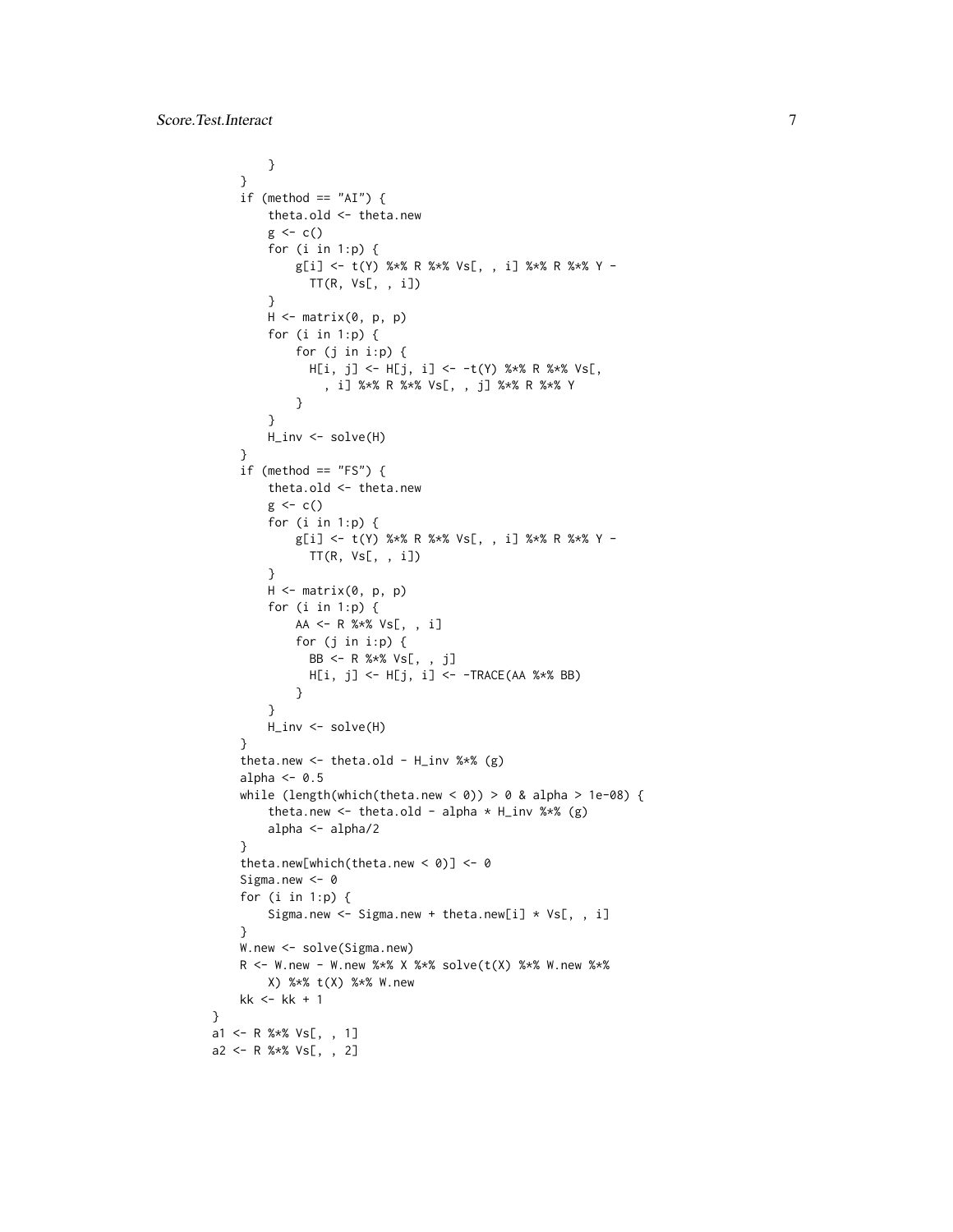```
a3 <- R %*% Vs[, , 3]
  a4 <- R %*% Vs[, , 4]
 b11 <- TT(a1, a1)
 b12 \leftarrow TT(a1, a2)b13 \leftarrow TT(a1, a3)b14 < -TT(a1, a4)b22 < -TT(a2, a2)b23 \le TT(a2, a3)b24 < -TT(a2, a4)b33 \leftarrow TT(a3, a3)b34 < -TT(a3, a4)b44 < - T T(a4, a4)if (test == FALSE)eigen.sigma <- eigen(Sigma.new)
      lR <- -(sum(log(eigen.sigma$values)) + log(det(t(X) %*%
          W.new %*% X)) + t(Y) %*% R %*% Y)/2
      H <- matrix(c(b11, b12, b13, b14, b12, b22, b23, b24,
          b13, b23, b33, b34, b14, b24, b34, b44), 4, 4)/2
      beta <- solve(t(X) %*% W.new %*% X) %*% t(X) %*% W.new %*%
          Y
      object <- list(VCs = theta.new, fisher.info = H, Beta = beta,
          restricted.logLik = lR)
      return(object)
  }
  if (test == TRUE) {
      eigen.sigma <- eigen(Sigma.new)
      lR <- -(sum(log(eigen.sigma$values)) + log(det(t(X) %*%
          W.new %*% X)) + t(Y) %*% R %*% Y)/2
      W0 <- W.new
      beta <- solve(t(X) %*% W0 %*% X) %*% t(X) %*% W0 %*%
          Y
      Q \le -t(Y - X \times X) beta) X \times X wo X \times X K3 X \times X wo X \times X (Y -
          X %*% beta)/2
      e \leftarrow TT(R, K3)/2Its \leq c(b14, b24, b34)
      Iss <- matrix(c(b11, b12, b13, b12, b22, b23, b13, b23,
          b33), 3, 3)
      Itt <- (b44 - Its %*% solve(Iss) %*% Its)/2
      k <- Itt/e/2
      v = 2 * e^2/Ittpvalue <- pchisq(Q/k, df = v, lower.tail = F)
      object <- list(VCs = theta.new, fisher.info = Iss/2,
          Beta = beta, restricted.logLik = lR, Score = Q, df = v,
          scale = k, p.value = pvalue)
      class(object) <- "Score Test: tau3=0"
      return(object)
 }
}
```
Score.Test.Overall *Implement the overall genetic effect test for H0:*

<span id="page-7-0"></span>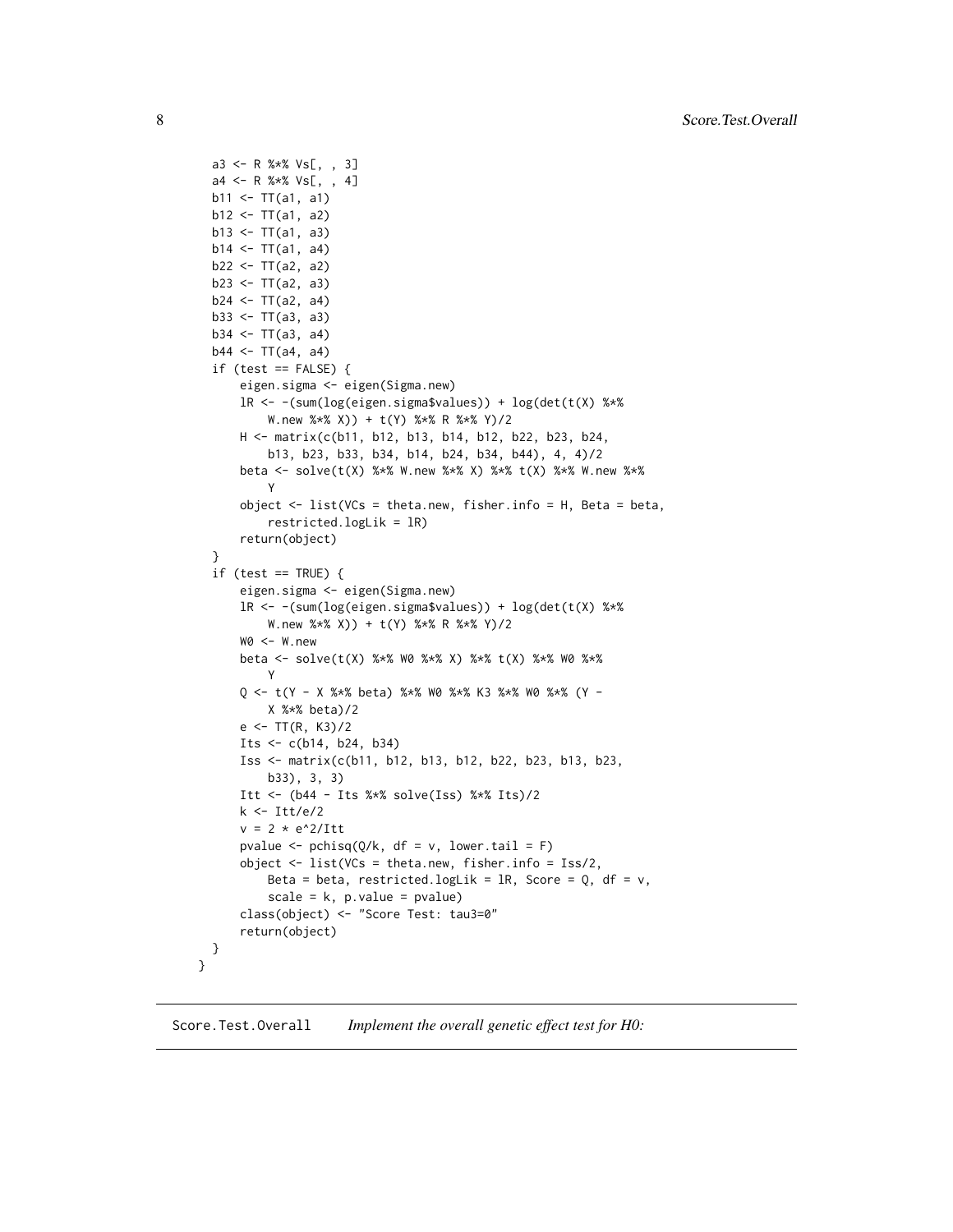#### Score.Test.Overall 9

#### Description

Score.Test.Overall returns results of overall genetic effect test, including score test statistic, estimated degree of freedom and scale parameter, and test p-value.

#### Usage

```
Score.Test.Overall(Y, K1, K2, K3)
```
#### Arguments

| - Y | numerical vector: quantitative phenotypes       |
|-----|-------------------------------------------------|
| K1  | matrix: kernel matrix of the first gene.        |
| K2  | matrix: kernel matrix of the second gene.       |
| K3  | matrix: elementwise multiplication of K1 and K2 |
|     |                                                 |

#### Value

| Score   | score statistic                                       |
|---------|-------------------------------------------------------|
| df      | estimated degree of freedom for the scaled chi-square |
| scale   | estimated scale parameter for the scaled chi-square   |
| p.value | test p-value                                          |

```
## The function is currently defined as
 function (Y, K1, K2, K3)
 {
   b \leftarrow \text{mean}(Y)sig2 \leq var(Y)U <- t(Y - b) %*% (K1 + K2 + K3) %*% (Y - b)/(2 * sig2)
   M \leftarrow (K1 + K2 + K3)e <- TRACE(PROJECT(M))/2
   c11 <- TT(PROJECT(K1), PROJECT(K1))
   c12 <- TT(PROJECT(K1), PROJECT(K2))
   c13 <- TT(PROJECT(K1), PROJECT(K3))
    c22 <- TT(PROJECT(K2), PROJECT(K2))
   c23 <- TT(PROJECT(K2), PROJECT(K3))
   c33 <- TT(PROJECT(K3), PROJECT(K3))
    COV <- matrix(c(c11, c12, c13, c12, c22, c23, c13, c23, c33),
        3, 3)
    Its <- c(TRACE(PROJECT(K1)), TRACE(PROJECT(K2)), TRACE(PROJECT(K3)))
    correct_COV <- (COV - Its %*% t(Its)/(n - 1))/2
    Itt <- sum(correct_COV)
    k \leftarrow Itt/(2 * e)
    v <- 2 * e^2/Itt
    pvalue \leq pchisq(U/k, df = v, lower.tail = FALSE)
    object \le list(Score = U, p.value = pvalue, df = v, scale = k)
```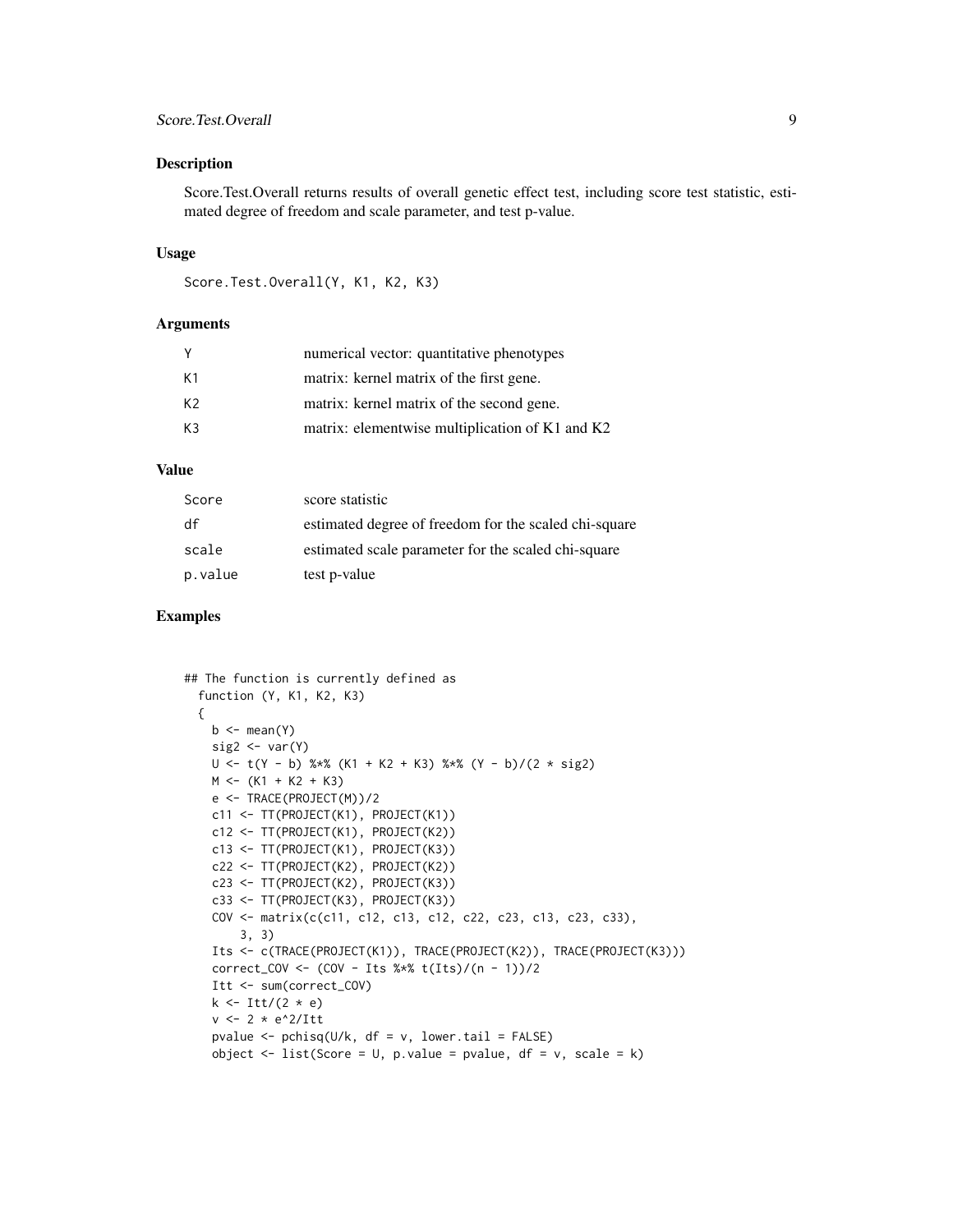```
class(object) <- "Score Test: tau1=tau2=tau3=0"
  return(object)
}
```
SPA *run SPA*

#### Description

SPA function for testing overall genetic effect and ineraction effect of a pair of genes.

#### Usage

 $SPA(Y, G, g.size, cutoff = 0.05, par = NULL, est.alt = FALSE)$ 

#### Arguments

| Y       | numerical vector: phenotype values.                                                                    |
|---------|--------------------------------------------------------------------------------------------------------|
| G       | matrix: genotypes of the gene pair, where columns are SNP markers and rows<br>are samples.             |
| g.size  | numerical vector: with two elements indicating number of SNP markers in each<br>gene of the gene pair. |
| cutoff  | numerical value: cutoff for the overall test pyalue indicating when to perform<br>interaction test.    |
| par     | numerical vector: initial values of variance components under null model of<br>interaction test        |
| est.alt | logical: if TRUE estimate variance comonents under the full model.                                     |

#### Details

SPA implements the model based kernel machine method for testing gene-centric gene-gene interaction of Li, S and Cui, Y. (2012). SPA takes a numerical vector as phenotypes and a numerical data matrix of SNP markers as columns and rows as samples. Markers in two genes are ordered as (gene 1, gene 2) and combined together into one matrix.

This function performs overall genetic effect test and interaction effect test as judged by users. Variance components can also be estimated by setting alt.est=TRUE.

For a detailed description of usage, input and output, see the example.

#### Value

test.overall results of the overall test test.interaction results of the interaction test parameter.est.alter estimates of variance components under the full model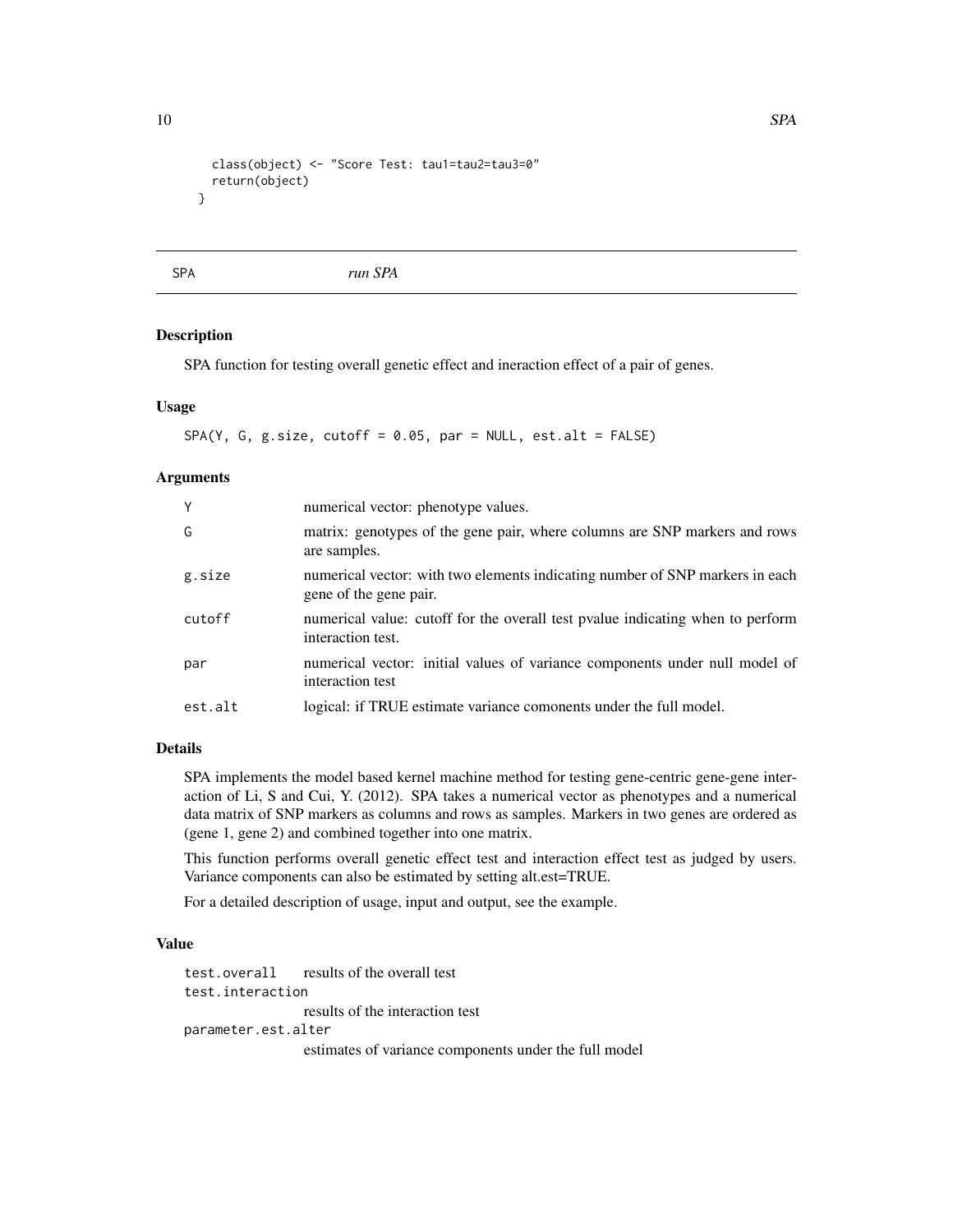#### $SPA$  11

#### Author(s)

Yuehua Cui<cui@stt.msu.edu> Shaoyu Li<shaoyu.li@stjude.org>

#### **References**

Li, S and Cui, Y. (2012) Gene-centric gene-gene interaction: a model-based kernel machine method. Annals of Applied Statistics

#### Examples

{

```
## The function is currently defined as
function (Y, G, g.size, cutoff = 0.05, par = NULL, est.alt = FALSE)
   L1 <- g.size[1]
   L2 <- g.size[2]
   Gene1 <- G[, 1:L1]
   Gene2 <- G[, (L1 + 1):ncol(G)]
   w1 \leq -rep(1, L1)w2 \le - rep(1, L2)
   K1 <- KERNEL(Gene1, w1)
   K2 <- KERNEL(Gene2, w2)
   K3 < - K1 * K2test_o <- Score.Test.Overall(Y, K1, K2, K3)
    if (test_o$p.value < cutoff) {
        if (is.null(par)) {
            grid <- c(0, 1e-05, 1e-04, 0.001, 0.01, 0.1, 1)
            test_i <- est <- vector("list", length(grid))
            for (i in 1:length(grid)) {
                initials <- c(var(Y), rep(grid[i], 2))
                test_i[[i]] <- Score.Test.Interact(Y, K1, K2,
                  K3, initials, method = "BFGS", test = TRUE)
            }
        }
        if (!is.null(par)) {
            initials <- par
            test_i <- list(Score.Test.Interact(Y, K1, K2, K3,
                initials, method = "BFGS", test = TRUE))
        }
        test.lr \leq c()
        for (i in 1:length(test_i)) {
            test.lr[i] <- test_i[[i]]$restricted.logLik
        }
        test_int <- test_i[[which.max(test.lr)]]
        if (est.alt) {
            initials <- c(test_int$VCs, 0)
            est_res <- Score.Test.Interact(Y, K1, K2, K3, initials,
                method = "BFGS", test = FALSE)
            res <- list(test.overall = test_o, test.interaction = test_int,
                parameter.est.alter = est_res)
        }
```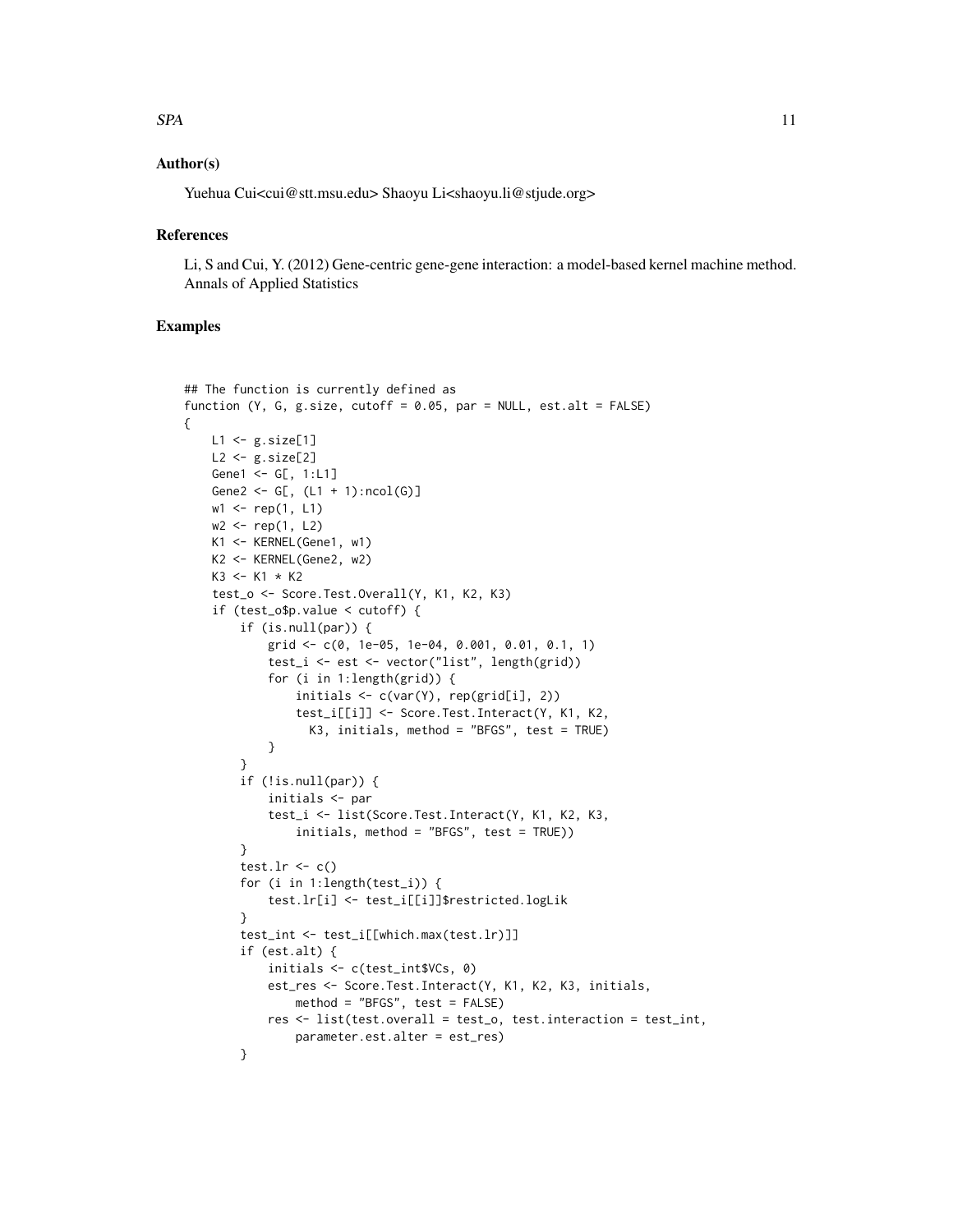```
else {
          res <- list(test.overall = test_o, test.interaction = test_int)
      }
  }
 else {
     res <- list(test.overall = test_o)
  }
 return(res)
}
```
SPA.example *An example data set*

#### Description

The example data set containts fomatted phenotype and genotype data.

#### Usage

data(SPA.example)

#### Format

The format is: List of 2 \$ pheno: Named num [1:500] 1.74 1.25 1.53 1.94 1.73 ... ... attr(\*, "names")= chr [1:500] "1" "2" "3" "4" ... \$ geno : int [1:500, 1:4] 1 1 0 0 0 0 0 0 0 0 ... ..- attr(\*, "dimnames")=List of 2 .. ..\$ : chr [1:500] "1" "2" "3" "4" ... .. ..\$ : chr [1:4] "X634820282" "X634820324" "X632197333" "X632197358"

#### Examples

data(SPA.example)

TRACE *Returns trace of a square matrix*

#### Description

TRACE calculates the trace of a square matrix and returns a scale value.

#### Usage

TRACE(M)

#### Arguments

M Square matrix

<span id="page-11-0"></span>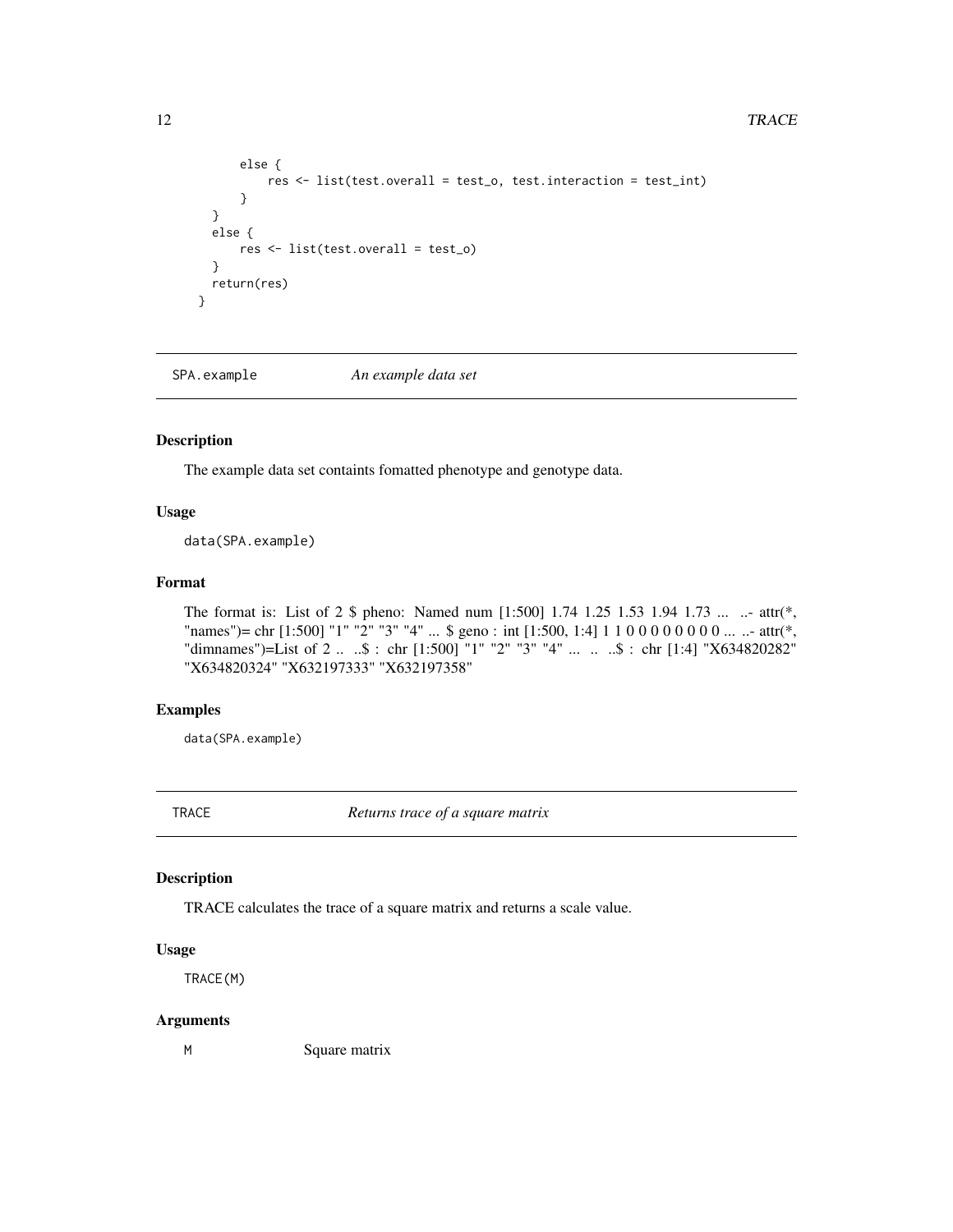#### <span id="page-12-0"></span>Examples

```
## The function is currently defined as
function (M)
{
   return(sum(diag(M)))
  }
```
#### TT *Returns the trace of the product of two matrices*

#### Description

TT function calculates diagal elements of the product of two matrices and sum them up to return as the trace.

#### Usage

TT(M1, M2)

#### Arguments

| M <sub>1</sub> | matrix |
|----------------|--------|
| M <sub>2</sub> | matrix |

#### Value

scale value: trace of the product of the two input matrices

```
## The function is currently defined as
function (M1, M2)
{
    nn <- nrow(M1)
    S \leftarrow c()for (itt in 1:nn) {
        S[itt] \leftarrow sum(M1[itt, ] * M2[, itt])}
    trace <-sum(S)return(trace)
  }
```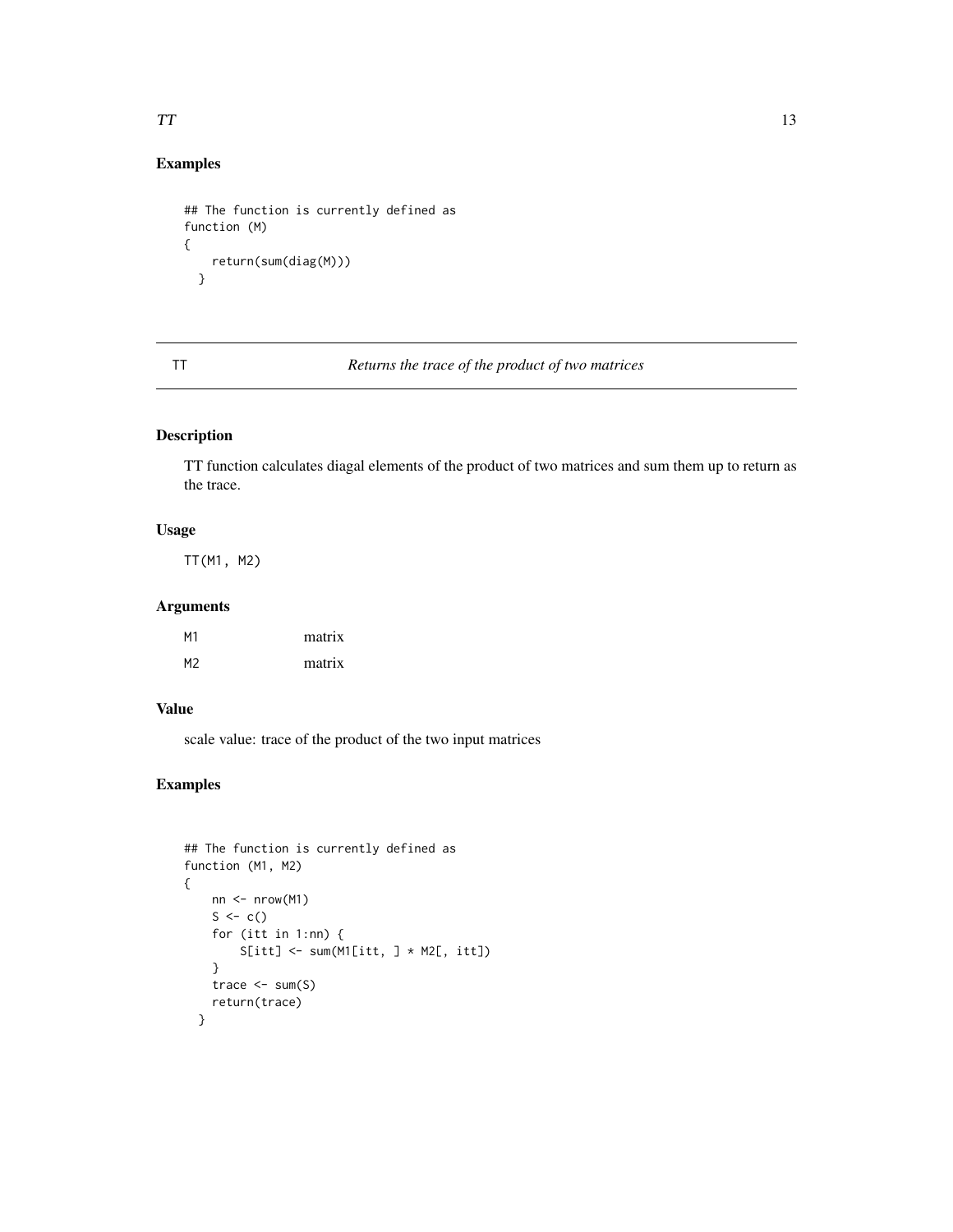<span id="page-13-0"></span>

#### Description

WEIGHT\_maf calculates a weighting scheme based on the minor allele frequency: 1/sqrt(maf)

#### Usage

```
WEIGHT_maf(G)
```
#### Arguments

G matrix: genotypes data with columns as samples and rows as SNP markers

#### Value

a numeric vector of weights defined as 1/sqrt(maf)

```
## The function is currently defined as
function (G)
{
   qs <- apply(G, 1, sum)/nrow(G)
   return(1/sqrt(qs))
}
```